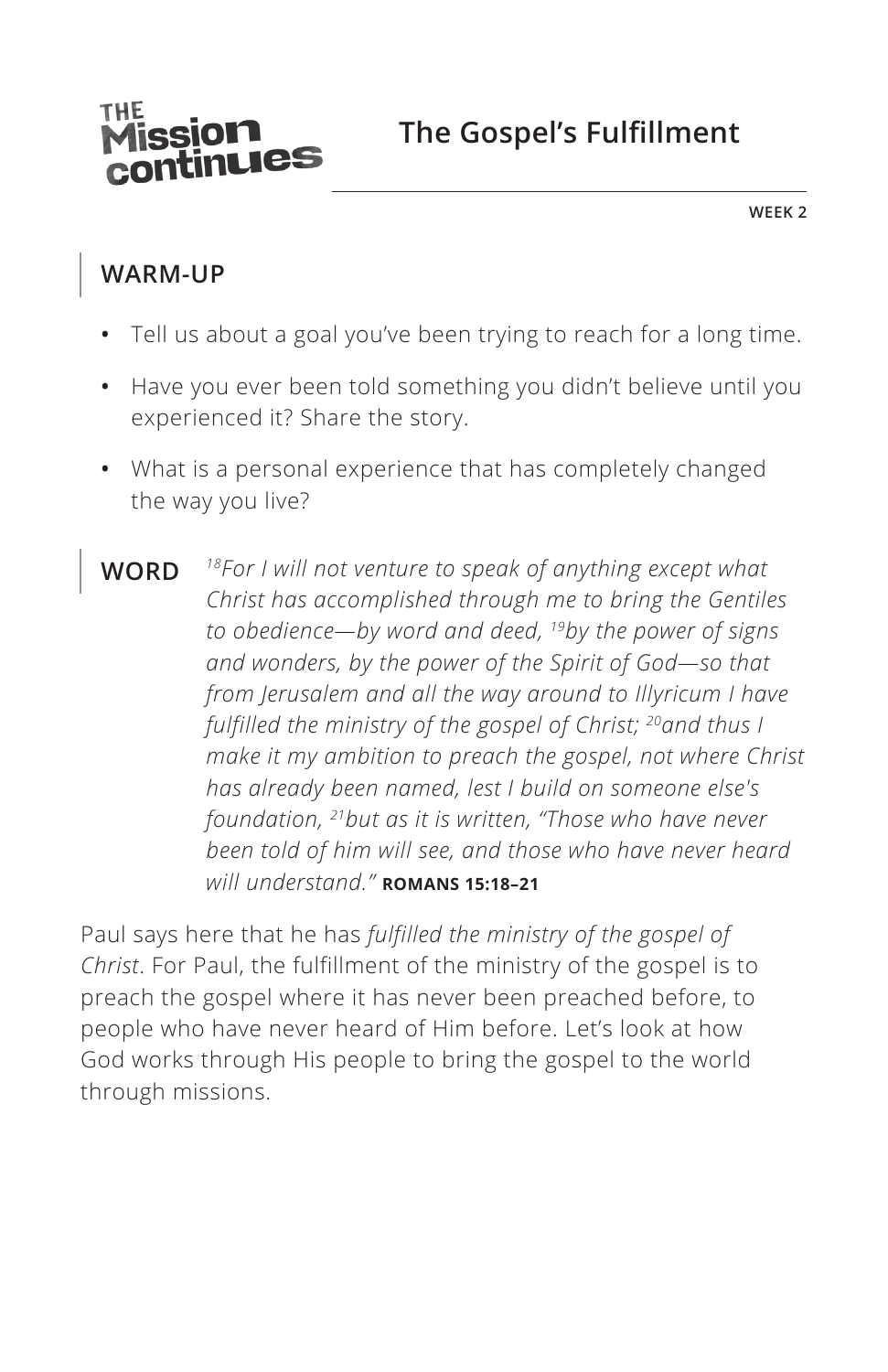## **1 Missions is God's work.**

*For I will not venture to speak of anything except what Christ has accomplished through me to bring the Gentiles to obedience—by word and deed . . . ^***ROMANS 15:18**

Missions is first and foremost the work of Christ. The gospel is the story of Christ becoming man, dying on the cross to atone for our sins, and resurrecting from the dead so we can live with Him forever. That is the good news we share with the world—God's story that brings salvation to man. When and how did you first understand the gospel? Who preached the gospel to you?

## **2 Missions is God's work through His people.**

*18For I will not venture to speak of anything except what Christ has accomplished through me to bring the Gentiles to obedience by word and deed, 19by the power of signs and wonders, by the power of the Spirit of God—so that from Jerusalem and all the way around to Illyricum I have fulfilled the ministry of the gospel of Christ . . . ^***ROMANS 15:18,19**

Not only did Paul say he would *not venture to speak of anything except what Christ accomplished*—he also said what Christ accomplished *through me*. When we preach the gospel, it is Christ accomplishing His work through us. We have the evidence of a changed life to testify that we have personally experienced the gospel. Also, Christ, through His people, speaks, acts, and even does miracles. How has your experience of the gospel changed the way you live?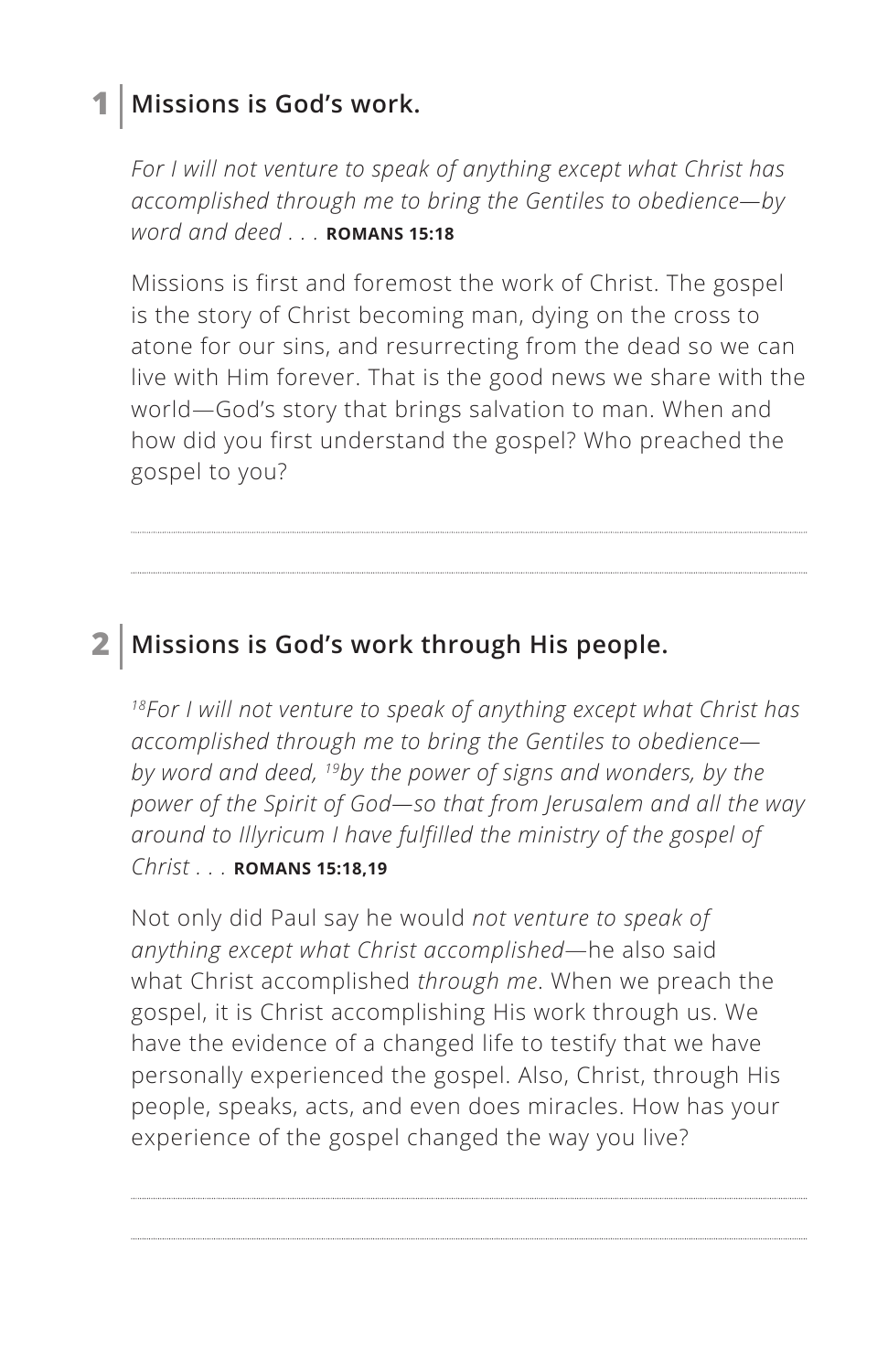#### **3 Missions is God's work through His people to bring the good news to the ends of the earth.**

*19. . . by the power of signs and wonders, by the power of the Spirit of God—so that from Jerusalem and all the way around to Illyricum I have fulfilled the ministry of the gospel of Christ; 20and thus I make it my ambition to preach the gospel, not where Christ has already been named, lest I build on someone else's foundation, 21but as it is written, "Those who have never been told of him will see, and those who have never heard will understand." ^***ROMANS 15:19–21**

Before the gospel is a message to bring, it is an experience that transforms a person. God loves us so much that He not only changes us to be more and more like Him, but He allows us to participate in His great purpose: that the good news will spread to the ends of the earth to give every person an opportunity for salvation. What happened when you first preached the gospel?

**APPLICATION**

- **•** Have you experienced the gospel in such a way that it changed your life? Would you like to believe in it today? Ask someone to pray with you for a life changed by the gospel.
- **•** Is there something that is stopping you from preaching the gospel? What is one thing you can do differently after hearing today's topic?
- **•** How can you preach the message of the gospel to your family and friends? Who is one person you can reach out to this week?